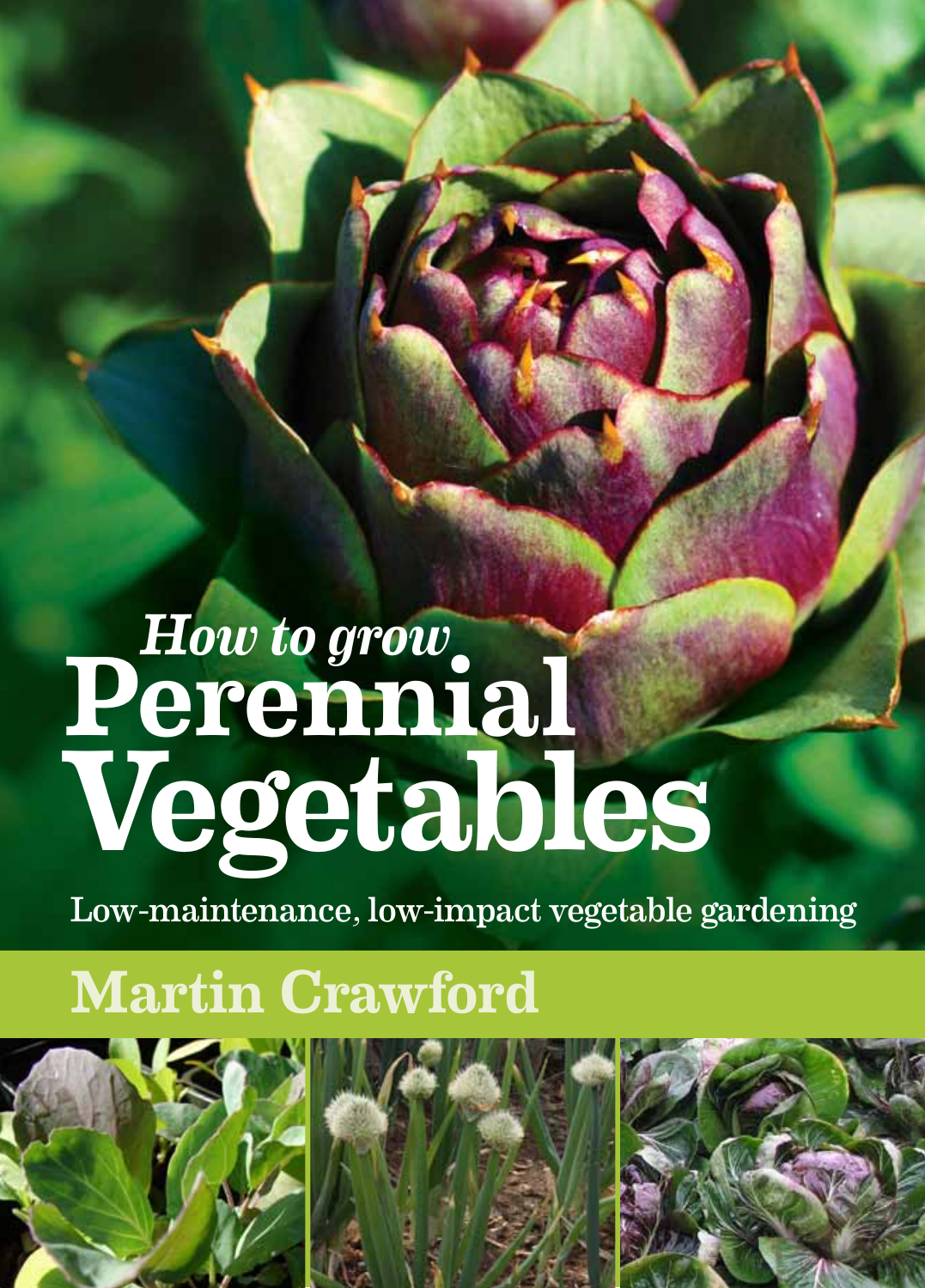## **Contents**

| Foreword by Hugh Fearnley-Whittingstall<br>Introduction | 8<br>9   |
|---------------------------------------------------------|----------|
| <b>Part 1</b> An introduction to perennial vegetables   | 13       |
| Why grow perennial vegetables?<br>1.                    | 14       |
| What is a perennial vegetable?                          | 15       |
| The case for growing perennials                         | 15       |
| 2. Growing perennial vegetables                         | 19       |
| Types of perennial plant                                | 20       |
| Soils                                                   | 22       |
| Perennial beds                                          | 22       |
| Planting patterns<br>Perennial polycultures             | 24       |
| Perennial grains                                        | 26<br>29 |
| Perennial tuber and root crops                          | 30       |
| Perennial vegetables and ground-cover plants            | 30       |
| Forest gardens                                          | 34       |
| Growing perennial vegetables under existing trees       | 36       |
| Growing aquatic perennial vegetables                    | 37       |
| Native and non-native plants                            | 39       |
| <b>Maintenance of perennial vegetables</b><br>3.        | 40       |
| Feeding                                                 | 41       |
| Soil pH                                                 | 49       |
| Disease management                                      | 50       |
| Pest management<br>Harvesting and yields                | 50       |
| Propagation                                             | 53<br>54 |
| Maintenance                                             | 61       |
| Part 2 Perennial vegetables A-Z                         | 65       |
| Appendix: Common and Latin names                        | 206      |
| Resources                                               | 216      |
| Index                                                   | 219      |

## Introduction

We in Europe or North America are not very used to growing or eating many perennial vegetables. There are a few that most people know – globe artichoke and rhubarb probably being the most familiar – and some, like potatoes, are grown as replant perennials (see page 21). However, the way agriculture has developed, into an almost entirely short-lived-plant-based and mechanised method of growing vegetables and grains, means that perennials have been somewhat left behind.

Why should this be? Perhaps it is partly because the soil is easily tilled between annual crops to keep it weed-free. With perennials, once they are established then mechanical or chemical weeding is not usually quite so easy.

Another factor is yield. Most short-lived vegetables are either killed when they are first harvested or are exhausted at the end of the growing season by regular harvesting. They have short lives and have to grow fast.



*Poke root – a North American wild edible than it is easy to grow. The cooked shoots are delicious.*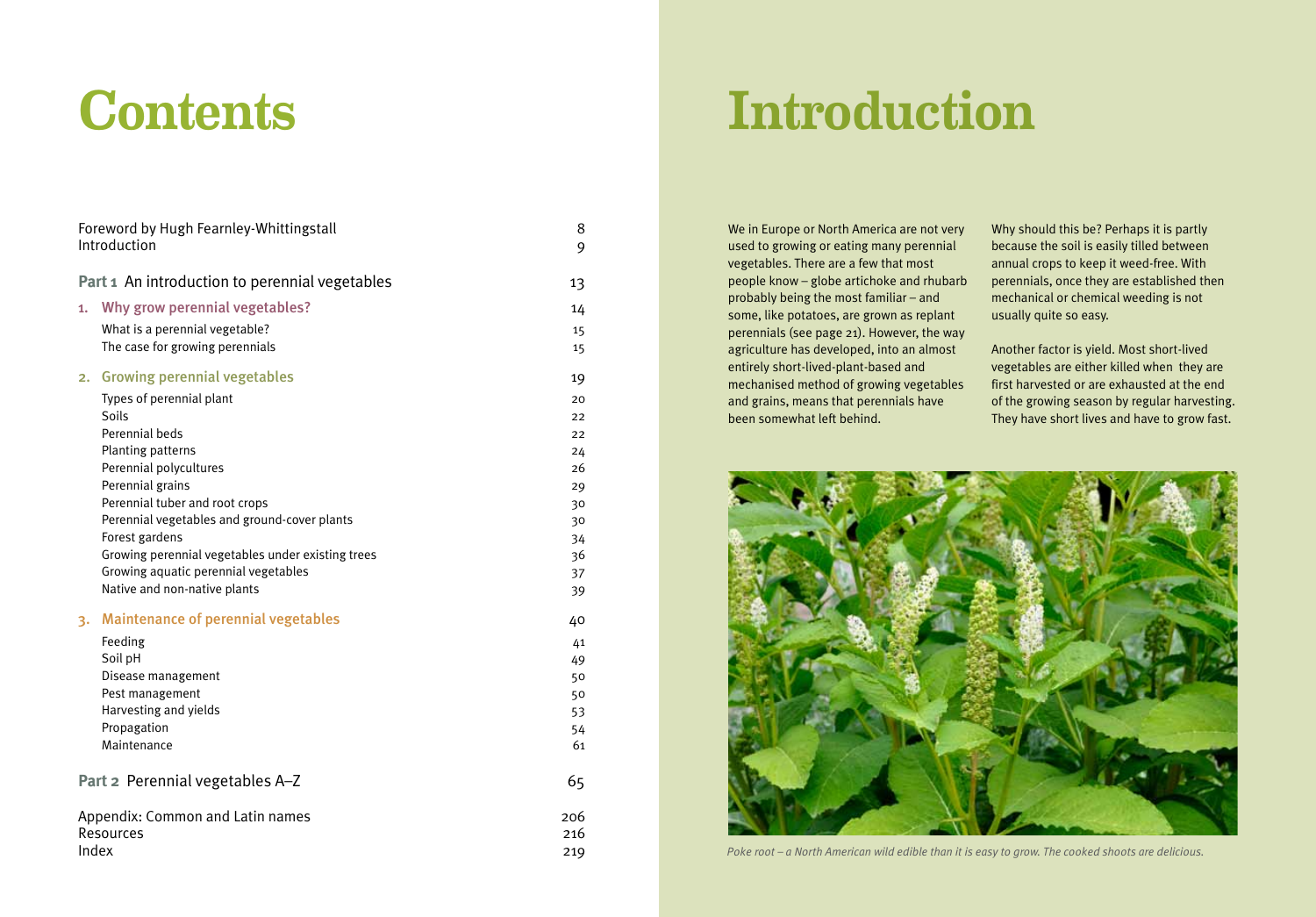## Chapter 1

# Why grow perennial vegetables?

Most gardeners who want to grow some of their own food have a combination of annual vegetables and fruit bushes and/or trees, but few have perennial vegetables (apart from, perhaps, rhubarb). This seems such a shame, because there are some fantastic food plants out there with delicious flavours, which are often very easy to grow.



Oca is a crop widely grown in the Andes, with delicious lemon-flavoured tubers. **The community community of carbon** in the common practice to save some of the tubers materials creates a lot of carbon in the

### What is a perennial vegetable?

For the purposes of this book, a perennial vegetable is defined as a plant that lives for at least three years, and is raised for some edible part of it – such as the leaves, shoots, leaf stems, roots or flowers. The edible part might be used raw or cooked. The plant must also be capable of being harvested without killing the plant itself. You'll also find some well-known fruiting plants included in this book as a vegetable – strawberries, for example. These are included only if a part other than the fruit can also be eaten.

There is a distinction, rather blurry, between a vegetable and a herb. A herb (in the culinary sense) is a plant with a strong distinctive flavour, used as a flavouring in relatively small amounts. So in this book I would not include, say, lovage as a perennial vegetable, even though it is perennial, and is edible. However, I do include some plants that we often think of as herbs if they can be used in bulk amounts in salads or cooked dishes – so you will find entries for some of the mints, and for sweet cicely.

In the context of this book, I am talking about plants being perennials in the climatic conditions found in the temperate and continental climates of Europe and North America. Some annuals, of course, become perennials if the climate is warm enough, and these are not usually included unless, like runner beans, they can be grown as a replant perennial (i.e. a plant that is perennial in a warm climate but in a cold climate can still be grown by lifting plant parts in autumn, storing them over winter and replanting in spring).

Also in this book are some replant perennials such as potatoes and mashua, where it is common practice to save some of the tubers

from the previous autumn to replant the following spring.

### The case for growing perennials

There are lots of reasons why growing perennial vegetables makes sense.

### Less work

You don't have to cultivate the soil every year. Turning the soil over takes a lot of energy, whether it is tractor energy in ploughing or human energy in digging. Because perennials are planted only once (or once every few years) you do not have to disturb the soil so often.

If you stop turning the soil, and keep on top of the flush of weeds you'll get from the initial soil preparation, then the weed seed bank in the top layer of the soil will not get replenished with deeper dormant seeds. You'll find that the weeding required decreases over time, especially if you mulch around your perennials.

Because with most perennials you do not dig them up every year, it is more important to weed out pestiferous perennial weeds when small. (When growing annual crops, the weeds can always be dug out in winter.) Nevertheless, even in the first year after planting, the weeding demanded should not be any greater than that for an annual crop.

### Fewer carbon emissions

A few years ago, nobody considered what carbon emissions were resulting from agriculture and horticulture, but that is changing rapidly. Growing food and other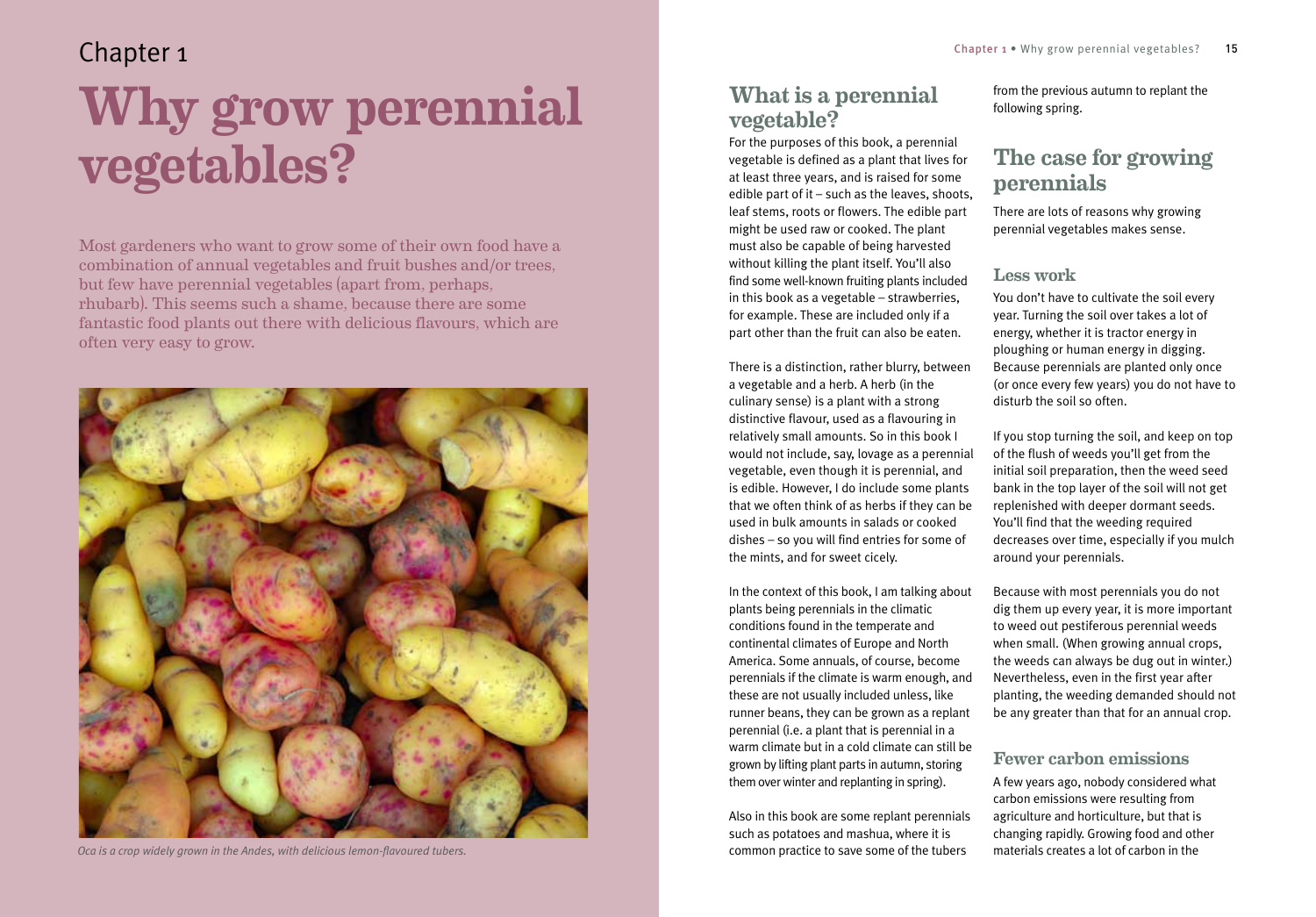### Types of perennial plant

This book describes plants of the following types.

### Trees

A number of trees have edible parts that may be used as a vegetable, one example being the snowbell tree. A tree like this, which is grown for the young fruits, is not usually coppiced (see 'Coppiced trees', below, for these) as this would cut off the fruiting wood.

### Shrubs

Likewise, a number of shrubs provide vegetables. One is the American elder, whose flowers can be fried as a fine vegetable. I include bamboos – one of the finest of the spring vegetables – in shrubs, even though they are strictly speaking perennial grasses.

### Coppiced trees

Trees that provide a leaf vegetable are often coppiced to maintain them as more of a compact bush and so make leaf harvesting easier and more practical. The branchwood from coppicing may also be of use for firewood or for growing mushrooms on. The coppice cycle can be anything from one to five or more years, depending on the vigour of the tree and the desired size. I coppice large-leaved lime annually, and small-leaved lime every three to five years, and use the young leaves widely as a salad vegetable.

### Herbaceous and evergreen perennials

Most of the plants described in this book fall into this category, which gardeners often

just call 'perennials'. Herbaceous perennials – for example, asparagus – die down to underground roots, rhizomes or tubers in the winter. Evergreen perennials – for example, globe artichoke – retain some or all of their leaves over winter. Some perennials do not fit so neatly into these categories: for example, many mallows retain a rosette of green leaves over the winter in milder areas but may not do so in colder areas. From here on, herbaceous and evergreen perennials will be referred to as 'non-woody perennials'.

### Perennial bulbs

The alliums are good examples of perennial bulbs, and there are several described in this book. The top growth of bulbous plants usually dies back for a part of the year – though not necessarily winter. So, for example, Babington's leek dies back to a bulb from late July to early September, whereas ramsons dies back from late June to February. The bulbs that die back for part of the summer usually prefer well-drained sunny sites and can be particularly useful for a supply of leaves in winter.

### Perennial ferns

Well, 'fern', actually – there is only one mentioned in this book, ostrich fern, whose young 'fiddleheads' are a well-known wild edible in North America and Scandinavia. Other ferns, for example, bracken, have been eaten in the past but are now not considered safe to eat.

### Climbers

There are both climbing herbaceous perennials (e.g. hops) and climbing shrubs (e.g. grape vines) that can be used as vegetables. These plants can be grown in

many ways, from bushy plants kept small by harvesting to climbers covering walls, fences, trees, etc.

### Aquatic perennials

These are plants growing in water, usually dying back to bulbs or rhizomes for the winter. An example is American arrowhead or duck potato, which forms tubers that are eaten cooked in various ways.

### Replant perennials

These are plants that are perennial in warm climates and sometimes mild temperate climates, usually producing tubers or rhizomes, but are not hardy enough to survive winters in colder temperate climates. I have included some of these in the book, even though they are not truly perennial in colder regions, because plants like mashua and cinnamon vine or Chinese yam can be grown in some milder temperate regions such as the south of England, and in warmer microclimates. Potato is a replant perennial (though the ones that evade harvesting often survive the winter and regrow), and runner beans can also be grown in this way.

### Perennial root and tuber crops

It is common for folk to say to me "It's all very well having all these leafy vegetables, but where are the substantial bulb and root vegetables to take the place of onions, carrots and parsnips, etc.?" Well, several of the above categories of vegetable have roots or tubers as the main crop. These are listed in the table, right.

| Tuber, bulb and root vegetables |                      |  |
|---------------------------------|----------------------|--|
| Vegetable                       | <b>Crop type</b>     |  |
| Arrowheads                      | Tubers (underwater)  |  |
| Babington's leek                | <b>Bulbs</b>         |  |
| Chinese artichoke               | <b>Tubers</b>        |  |
| Egyptian onion                  | <b>Bulbs</b>         |  |
| Elephant garlic                 | <b>Bulbs</b>         |  |
| Garlic                          | <b>Bulbs</b>         |  |
| Groundnut                       | <b>Tubers</b>        |  |
| Jerusalem artichoke             | <b>Tubers</b>        |  |
| Marsh mallow                    | Roots                |  |
| Mashua                          | <b>Tubers</b>        |  |
| <b>Multiplier onions</b>        | <b>Bulbs</b>         |  |
| <b>Oca</b>                      | <b>Tubers</b>        |  |
| Potato                          | <b>Tubers</b>        |  |
| Prairie turnip                  | Roots                |  |
| Rocambole                       | <b>Bulbs</b>         |  |
| Scorzonera                      | Roots                |  |
| Sea kale                        | Roots                |  |
| Silverweed                      | Roots                |  |
| Skirret                         | Roots                |  |
| Sweet cicely                    | Roots                |  |
| Sweet potato                    | <b>Tubers</b>        |  |
| Ulluco                          | <b>Tubers</b>        |  |
| Water caltrop                   | Tubers (underwater)  |  |
| Water chestnut                  | Tubers (underwater)  |  |
| <b>Water lotus</b>              | Rhizomes(underwater) |  |
| Yacon                           | <b>Tubers</b>        |  |
| Yams                            | <b>Tubers</b>        |  |
| Yellow asphodel                 | Roots                |  |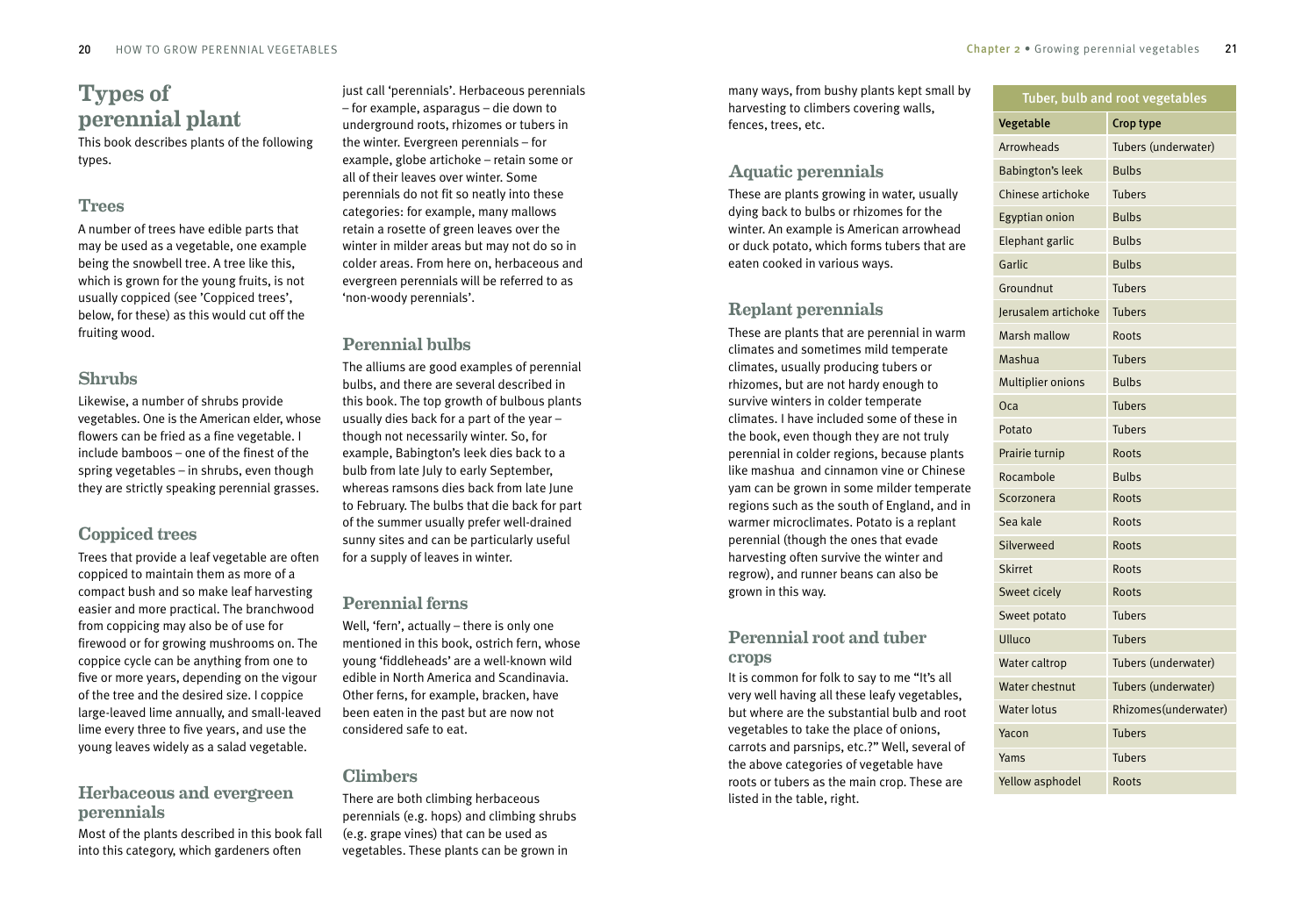### Growing perennial vegetables under existing trees

In some gardens you may be starting with a woodland situation – high trees casting quite a lot of shade beneath. A number of shade-tolerant perennial vegetables can be introduced into the lower layers beneath the trees, including those in the table below. (Again, this table shows plants with tolerance to substantial shade, but does not indicate the total range of light conditions that each plant can tolerate.)

| Perennial vegetables tolerating<br>substantial shade |
|------------------------------------------------------|
| Apple mint                                           |
| Babington's leek, perennial leek                     |
| <b>Bamboos</b>                                       |
| <b>Beech trees</b>                                   |
| <b>Bellflowers</b>                                   |
| Bowles's mint                                        |
| Columbine                                            |
| Daffodil garlic                                      |
| Dandelion                                            |
| <b>False strawberry</b>                              |
| Giant butterbur                                      |
| <b>Hostas</b>                                        |
| Lesser stitchwort                                    |
| Lime trees                                           |
| <b>Mallows</b>                                       |
| Ostrich fern                                         |
| Poke root                                            |
| Ramps                                                |
| Ramsons                                              |

| Redwood sorrel          |
|-------------------------|
| Siberian purslane       |
| Solomon's seals         |
| Sorrels                 |
| <b>Strawberries</b>     |
| <b>Stringing nettle</b> |
| Udo                     |
| <b>Violets</b>          |
| <b>Wood sorrel</b>      |
|                         |

If you are starting with a fairly wild site, then beneath the trees you are likely to have a mixture of brambles, nettles, seedling trees and other plants. You'll obviously need to clear areas of these before planting out perennial vegetables, and using sheet mulches is the obvious way to do it – you won't be able to easily dig over the soil because of the root systems of the trees.

Once areas have been cleared, then planting out small plants is the best way to proceed – larger ones will need bigger holes dug for them, and you'll find that the tree root systems in the soil are often in the way. Smaller plants can often be slipped into tiny holes alongside or between existing roots.

You could also try broadcasting seed for some species. For example, wood mallow and Siberian purslane usually germinate quickly after sowing. Other plants, though, require their seeds to go through a winter (i.e. undergo stratification) before they will germinate – meaning that the seed is vulnerable to predation over a long period. Also for some, seed is not often available.

Each year you might well find, especially if the high trees above are native, that you need to weed out tree seedlings that



*Diagram 10. Growing perennial vegetables under trees.*

germinate in your perennial beds. Brambles too are likely to need watching out for.

### Growing aquatic perennial vegetables

Growing perennial vegetables that need aquatic conditions introduces a new set of challenges. How to grow in a pond or an

artificial container? How, for example, do you harvest the produce? A pond system is more aesthetically pleasing, and integrates easily with other plants nearby. On the other hand, harvesting is often more difficult from a pond than from a container, and, where the pond becomes deep, is potentially dangerous. However, some plants require a depth of water that is practical only with a pond system.

| <b>Aquatic perennial vegetables</b>        |                                                                                   |  |
|--------------------------------------------|-----------------------------------------------------------------------------------|--|
| Vegetable                                  | Depth required                                                                    |  |
| Arrowheads                                 | Marginal plants $-$ 0-45cm (0-18") deep, planted in mud or pots                   |  |
| Water caltrop / water chestnut             | Floating plant – in water 10-30cm $(4-12)$ deep, with a little<br>soil beneath    |  |
| Water chestnut / Chinese water<br>chestnut | Marginal plant – 10-30cm deep $(4-12)$ , planted in mud or<br>pots                |  |
| Water lotus                                | Semi-marginal plant $-$ 30-45cm (12-18") deep, planted in mud<br>or deep pots     |  |
| <b>Watercress</b>                          | Can be grown in constantly damp soil or in shallow water up<br>to $15cm(6")$ deep |  |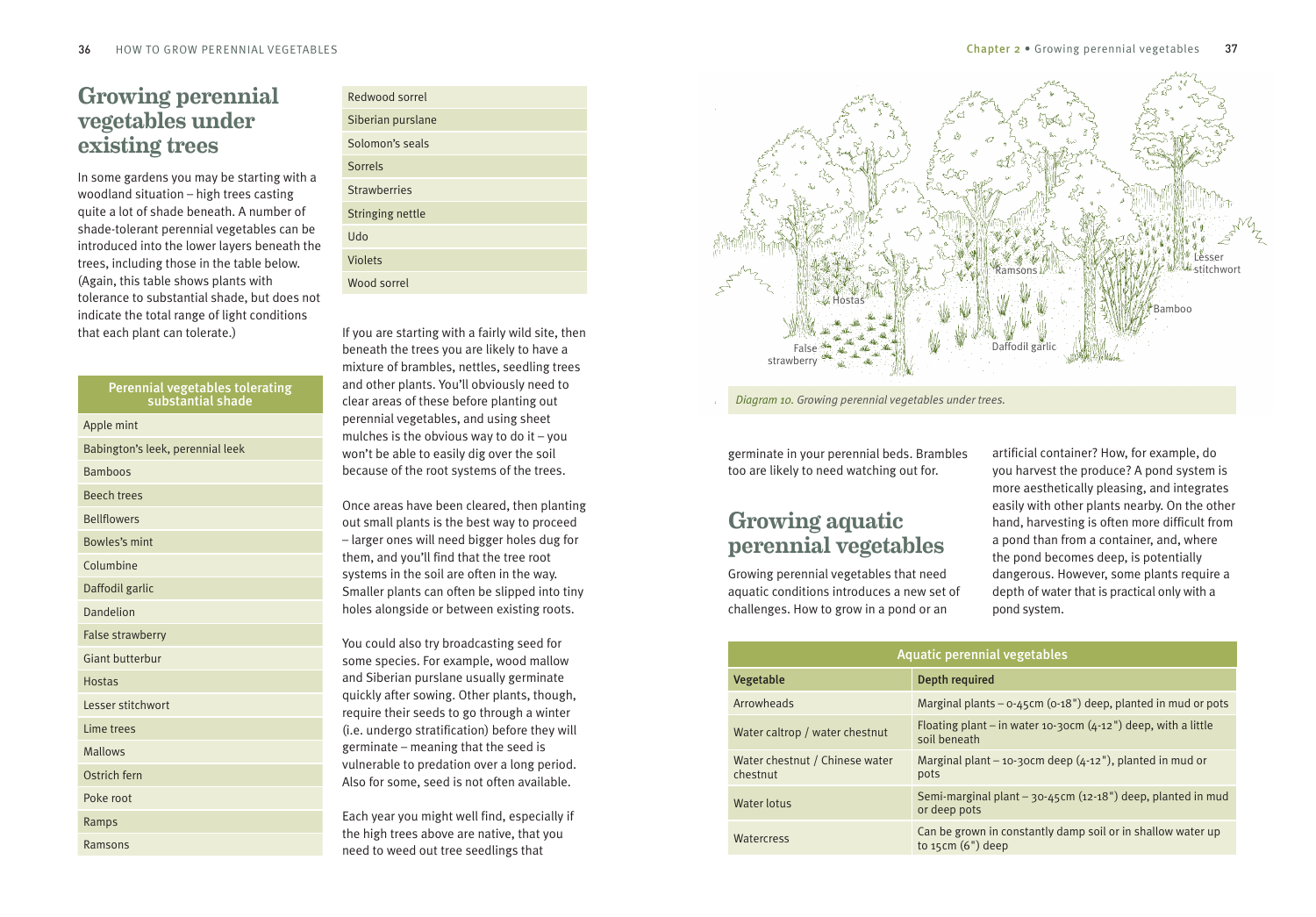

# Perennial vegetables A–Z Part 2

Orpine has wonderfully succulent edible leaves*.*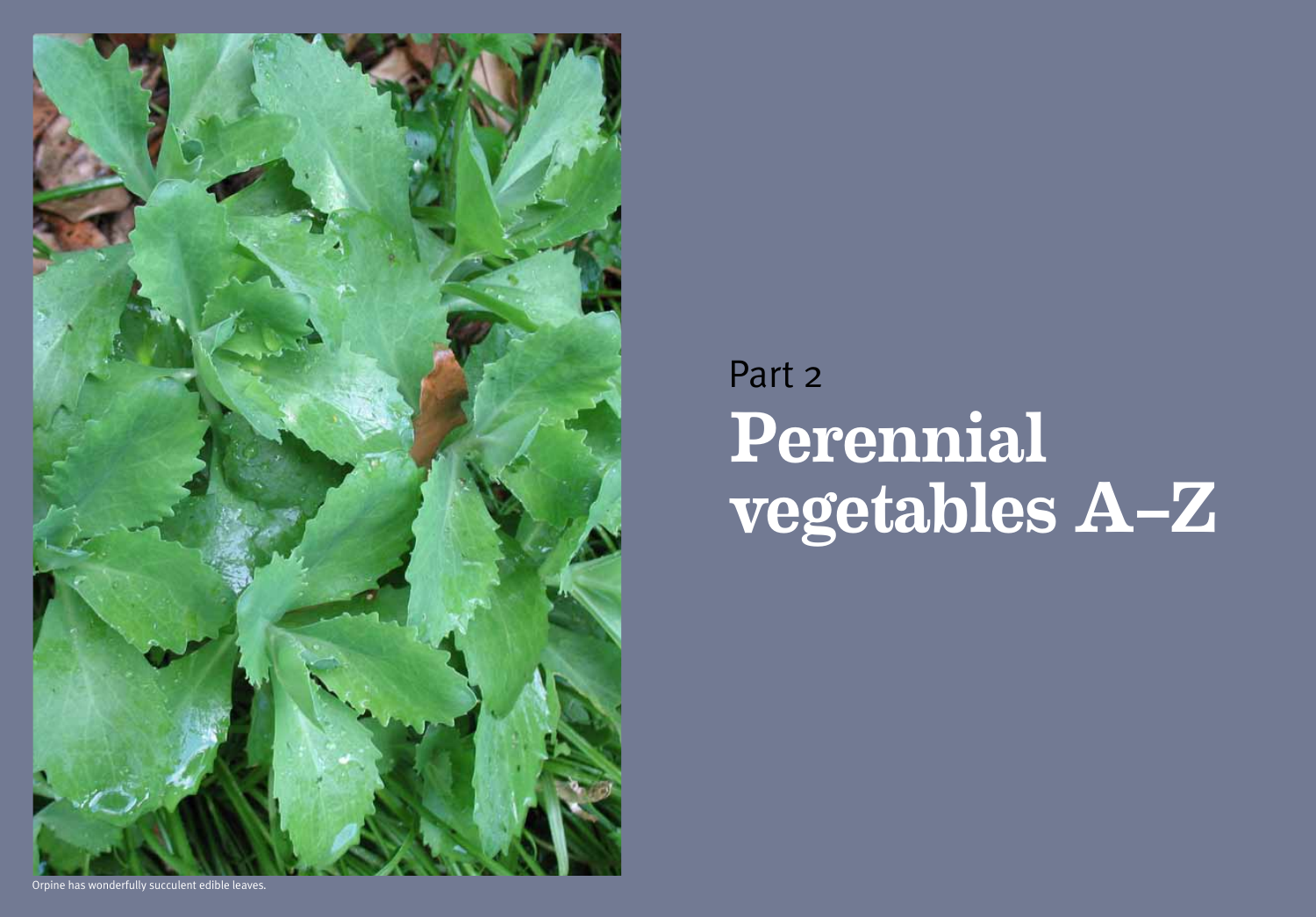### **Chicory** (*Cichorium intybus*)



#### **Also known as radicchio**

Chicory is a small deep-rooted dandelionlike European plant with many biennial and perennial forms – only the latter are discussed here. It is about 30cm (1') wide, but with a flower spike up to 1.2m  $(4')$  high topped with pretty blue flowers. It is a good mineral accumulator and grows wild in fields and meadows and roadsides. Note that Witloof chicory, used to force chicons, is a biennial.

Radicchio is a variety of chicory that resembles a small red cabbage. It forms a compact head of dark red leaves, veined in white. The size ranges from that of a large radish to that of a large grapefruit.

**Hardiness zone:** 3

### **Cultivation**

Chicory grows in any reasonably drained soil; most lushly in fertile soils. It prefers full sun but will tolerate light shade.

**Varieties:** Most varieties bred for leaf production are perennial, and include the following.

'Cerolio' – has tight dark rosettes. 'Da Taglio Foglia Larga' – pale green leaves, very productive. 'Dentarella' ('Italian Dandelion') – greenleaved, resembles a large dandelion. 'Grumolo Bionda' – pale green leaves in open rosettes. 'Grumolo Verde' – small plant with green

leaves, very cold-tolerant. 'Italo Rossico' ('Red Rib Dandelion') – green-leaved with deep red mid-ribs. 'Puntarella' – has thick, succulent, contorted stems.

'Rossa di Treviso' – bears long leaves, turning dark purple-red in autumn. (Pictured left.)

'Rossa di Verona' – bears medium-sized leaves that turn dark purple-red in autumn.

'Spadona' – has long rounded leaves. 'Zuccherino of Trieste' – small green leaves, very productive.

**Harvest:** Leaves are harvested throughout the growing season but become more bitter on flowering plants – flower stalks can be cut back to lengthen the harvest. Roots can be harvested in autumn and winter and roasted to make a coffee-like beverage. They can be stored in sand or similar moist medium.

Plants can be blanched in spring to improve the flavour of the leaves (much like rhubarb – exclude light with a large upturned pot or other rigid cover).

**Propagation:** Chicory is usually grown from seed, which germinates quickly.

### Culinary uses

The slightly bitter leaves are widely used in salads and added to cooked dishes (they only need a few minutes' cooking). If wilted over a flame for a few seconds they lose most of the bitterness. Don't hold over a flame for long or you'll have crispy chicory.

The roots are cleaned and roasted before being ground for use as a coffee substitute.

### Maintenance and potential problems

Little maintenance is required. The only potential problem is vigorous self-seeding if there is much bare soil about.

### Chinese artichoke (*Stachys affinis*)





**Also known as crosnes**

This is a perennial tuber crop, long grown commercially in China and Japan. The name

'crosnes' originates from the place in France they were first grown in Europe.

It forms a low spreading clump, 30-45cm (1'-1'6") high, with each plant producing strings of white tubers at the end of underground stems each autumn. The plants closely resemble the British native hedge woundwort (*Stachys sylvatica*), with square stems and rough leaves (though not fragrant). They bear blue flowers, which are loved by bees.

The tubers are white, 2.5-5cm (1-2") long to  $2cm (3/a")$  wide, cylindrical with distinctive 'rings' (see photo overleaf). Some folk reckon they resemble huge white grubs or chubby maggots.

Several North American related species also have edible tubers, including hyssop-leaved hedgenettle (*S. hyssopifolia*) and marsh woundwort (*S. palustris*).

**Hardiness zone:** 5

### **Cultivation**

Chinese artichoke grows in any reasonably well-drained soil, though yields are highest in fertile soils. Tubers are harder to harvest from heavy soils. It likes sun or light shade, and plants tolerate high summer temperatures. Tubers will rot in waterlogged soils in winter.

If this crop is grown with a thick organic mulch on the soil surface, the tubers will be very near the soil surface beneath the mulch, making harvest very easy.

Plants do not particularly suffer or deteriorate through overcrowding, though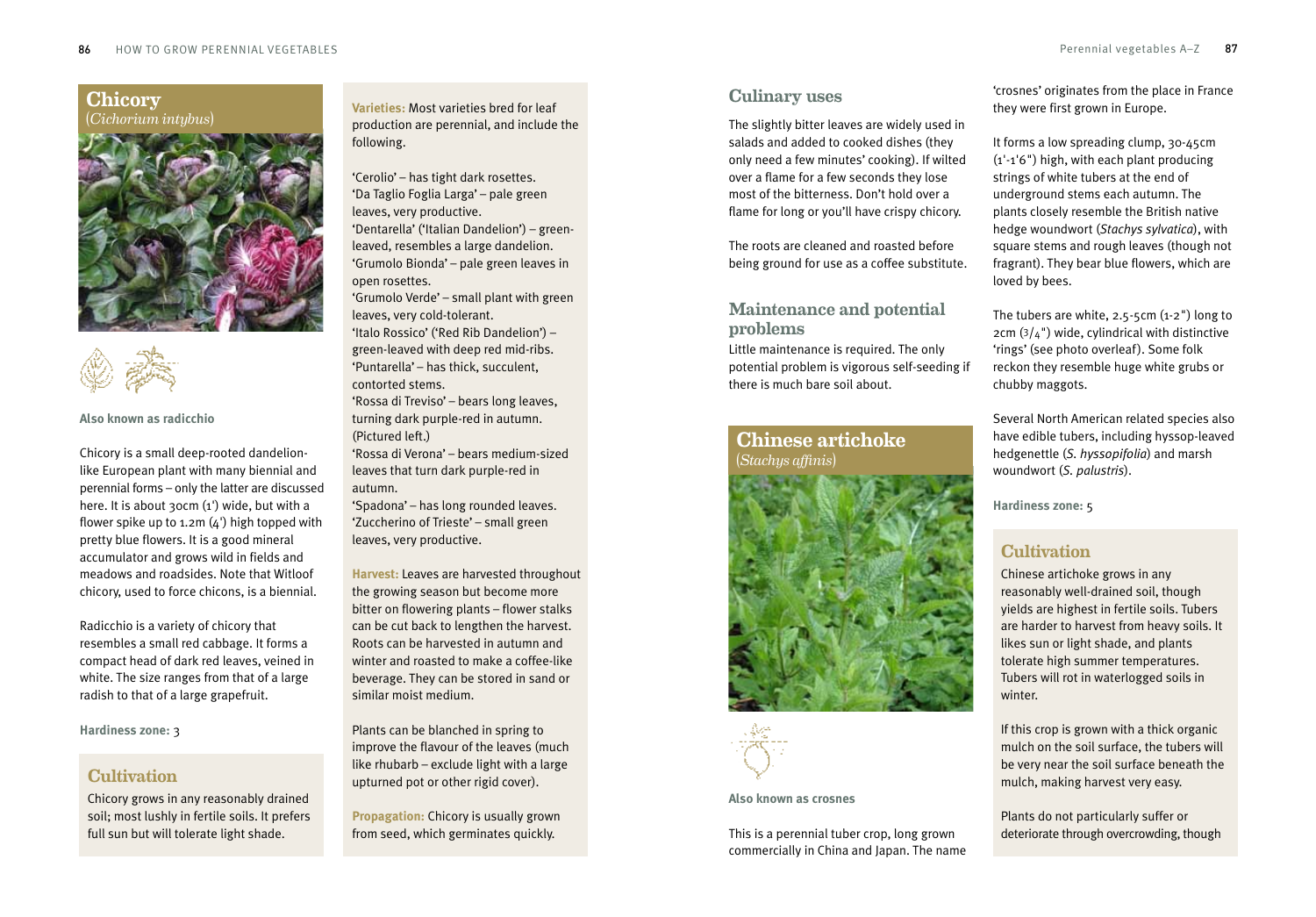Hosta flowers come in white, lavender and violet, but of course many of the ornamental varieties have striped and coloured leaves instead.

**Hardiness zone:** 4

### **Cultivation**

Hostas are happy in any moist soil in a shady situation – they tolerate quote deep shade.

**Varieties:** There are many ornamental varieties of the species listed above, all of which can be eaten – the largergrowing selections provide more edible material, as the leaf clusters are larger, and they are also easier to cultivate. Large-leaved selections of *H. sieboldiana* include 'Big Daddy', 'Blue Umbrella' and 'Elegans'.

**Harvest:** The curled leaf clusters – which look a bit like chicory chicons – are harvested in spring by cutting at soil level. Plants need to be a few years old before the first harvest, then the first flush of clusters can be harvested each year. Replacement clusters should be allowed to grow on.

**Propagate:** This is normally by division of existing clumps in winter. Hostas can be grown from seed in spring, but varieties are unlikely to come true from seed.



*A hosta shoot in spring, at the right stage to harvest.*

#### Culinary uses

Hosta leaf clusters are cooked before being eaten, either by steaming, frying or boiling. They are particularly good served with butter or a sauce.

### Maintenance and potential problems

The only real problem – and it can be serious – is slugs and snails, which love to eat hosta leaves and stems. Encourage predators like frogs by having a pond nearby, use traps in early spring, and consider using the biological control nematode against molluscs and organic slug pellets (containing iron phosphate).







These two sedum species are sometimes separated out into the genus *Hylotelephium*, because they are rather different in character, with their large fleshy leaves, whereas most sedums have tiny leaves.

Ice plant (*S. spectabile* – pictured above) and orpine (*S. telephium*) are herbaceous greyishgreen perennials that are widely used as ornamentals in gardens. They bear white or pink flowers in heads, which are very attractive to bees. Ice plant grows in clumps about  $45cm (1'6'')$  high and wide, while orpine is slightly taller, reaching 60cm (2') high and 30cm (1') wide and spreading slowly.

**Hardiness zone:** 6

### **Cultivation**

These two species like any well-drained soil and full sun or light shade.

**Varieties:** Any of the ornamental varieties can be used as a vegetable.

**Harvest:** Pick the fleshy leaves at any time during the growing season. In very dry spells in summer they can sometimes get a little bitter.

**Propagation:** Raise from seed (very fine – sow on the surface of a fine compost in spring), divide in spring, or take softwood cuttings in summer.

### Culinary uses

Use the leaves in salads, whole or roughly chopped – they are succulent and juicy and really add to a salad on a hot summer day!

Maintenance and potential problems None of either.

Japanese asparagus See Udo (*Aralia cordata*)

Japanese butterbur See Giant butterbur (*Petasites japonicus*)

Japanese parsley See Mitsuba (*Cryptotaenia japonica*)

Jersey kale See Tree collards (*Brassica oleracea* Acephala Group)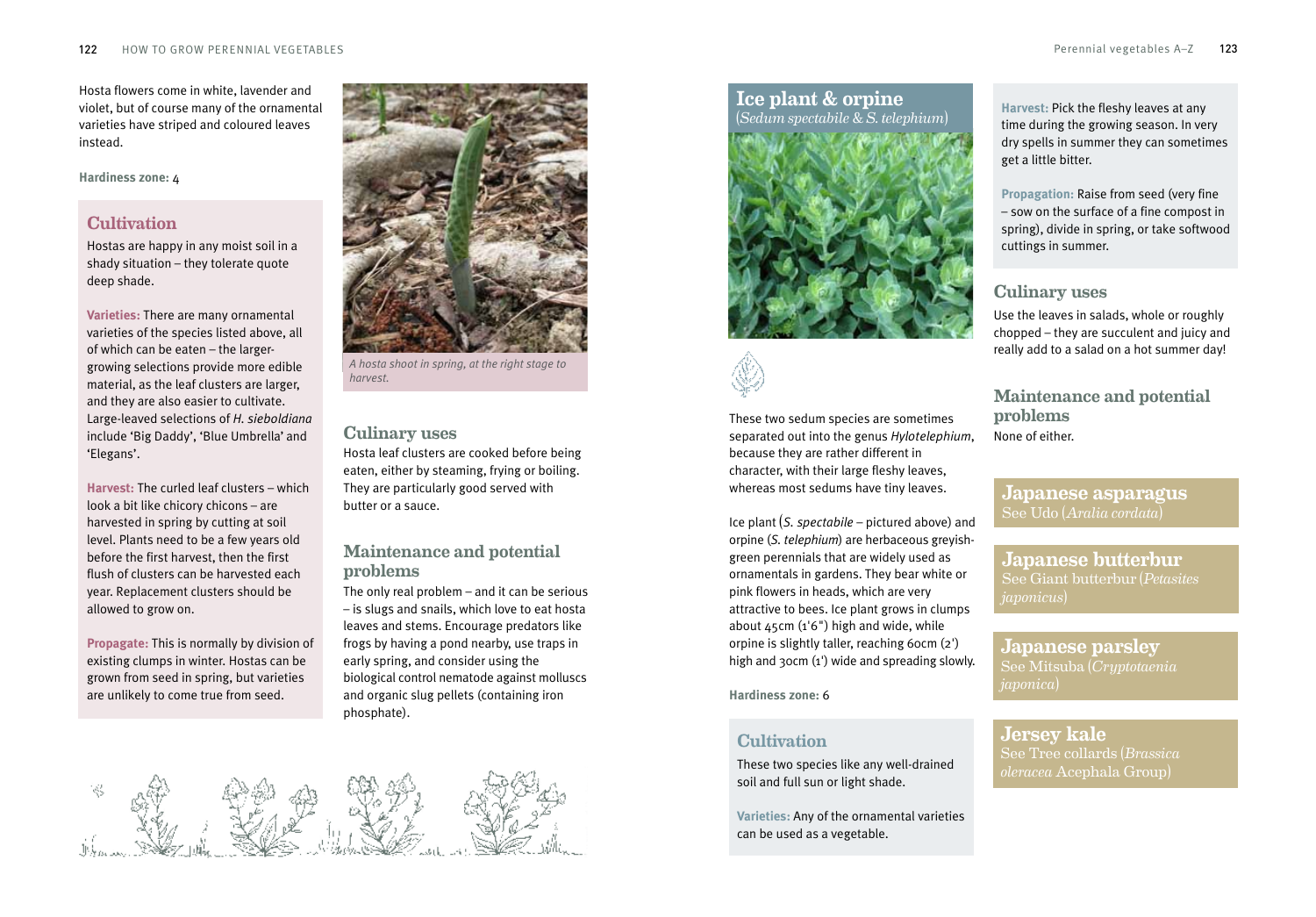Leave some tubers in the ground for perennial regrowth. Take care not to damage them as you dig. They form in a clump close to the centre of the plants.

The tubers store well in a cool dark place. Yields of at least 500g (1lb 2oz) per plant should be obtained.

Leaves can be harvested through the growing season.

### Culinary uses

Oca tubers are excellent for eating raw or cooked. When first dug they have sweet-acid flavour (the lemony acidity is from oxalic acid), but if left in the sun for a few days the acidity lessens and they taste sweeter.

They do not need peeling. You can use them in salads (they are crunchy like carrots), or cook them like small potatoes – the cooked flavour is like slightly lemony potatoes and they are superb served with butter or oil. Nutritionally, they are similar to potatoes.

You can also eat the leaves, which taste similar to wood sorrel (see page 200), and can be used in salads, etc. As with other sorrels, they should be eaten in moderation.



*Oca tubers.*

### Maintenance and potential problems

In cold areas, make sure you store some of the tubers over the winter to replant the following spring.

Oriental bunching onion See Welsh onion (*Allium fistulosum*)

Oriental garlic See Garlic chives (*Allium tuberosum*)

**Orpine** See Ice plant and orpine (*Sedum* spp.)

### Ostrich fern (*Matteuccia struthiopteris*)



### **Also known as shuttlecock fern**

This is a very hardy fern from northern temperate regions, well known as a wild edible in North America and Scandinavia. It

spreads via rhizomes to form colonies of plants, each of which can reach 1.5m (5') high and 60cm (2') wide. The ferns are shuttlecock-shaped, hence its alternative name. The curled young shoots uncurl as they grow, giving them the name 'fiddleheads'. This is one of the few ferns now considered safe to eat.

**Hardiness zone:** 2

### **Cultivation**

Ostrich fern will grow in any moist soil in some shade – it tolerates quite deep shade and acid soil. Plant at a spacing of 60cm  $(2')$  or so – plants will spread in time.

**Varieties:** 'Jumbo' is a vigorous form that grows  $2m(6'6")$  high.

**Harvest:** Pick the fiddleheads in spring from when they are first seen until they are  $5-6$ cm (2-2  $1/2$ ") high when still tightly curled. After this they rapidly get too tough.

**Propagation:** Plants can be propagated by division of existing clumps or grown from spores, though these are not always available commercially. They are dust-like and difficult to handle, and need to be sown on the surface of a compost that is kept moist and in shade. Division of existing clumps is easy.

### Culinary uses

The young fiddleheads are eaten as a cooked vegetable – boil for 15 minutes (not less, as they can occasionally cause stomach upsets if undercooked). The flavour is like a cross between asparagus and broccoli. They have a crisp texture and are often eaten with eggs.

Maintenance and potential problems

No problems or maintenance needed.

### Perennial brassicas

Chinese broccoli (*Brassica oleracea*  Alboglabra Group); Perennial broccoli (*Brassica oleracea* Botrytis Group); Perennial kale (*Brassica oleracea*  Ramosa Group); Perennial wild cabbage (*Brassica oleracea*); Tree collards (*Brassica oleracea* 

### Perennial broccoli

(*Brassica oleracea* Botrytis Group)





Only one variety of this plant appears to be in cultivation, 'Nine Star' (pictured above. The white flowers are lesser stitchwort – also edible and a good interplant). This looks identical to normal broccoli or cauliflower plants, growing 60-90cm (2-3') high and wide. It is a short-lived perennial,